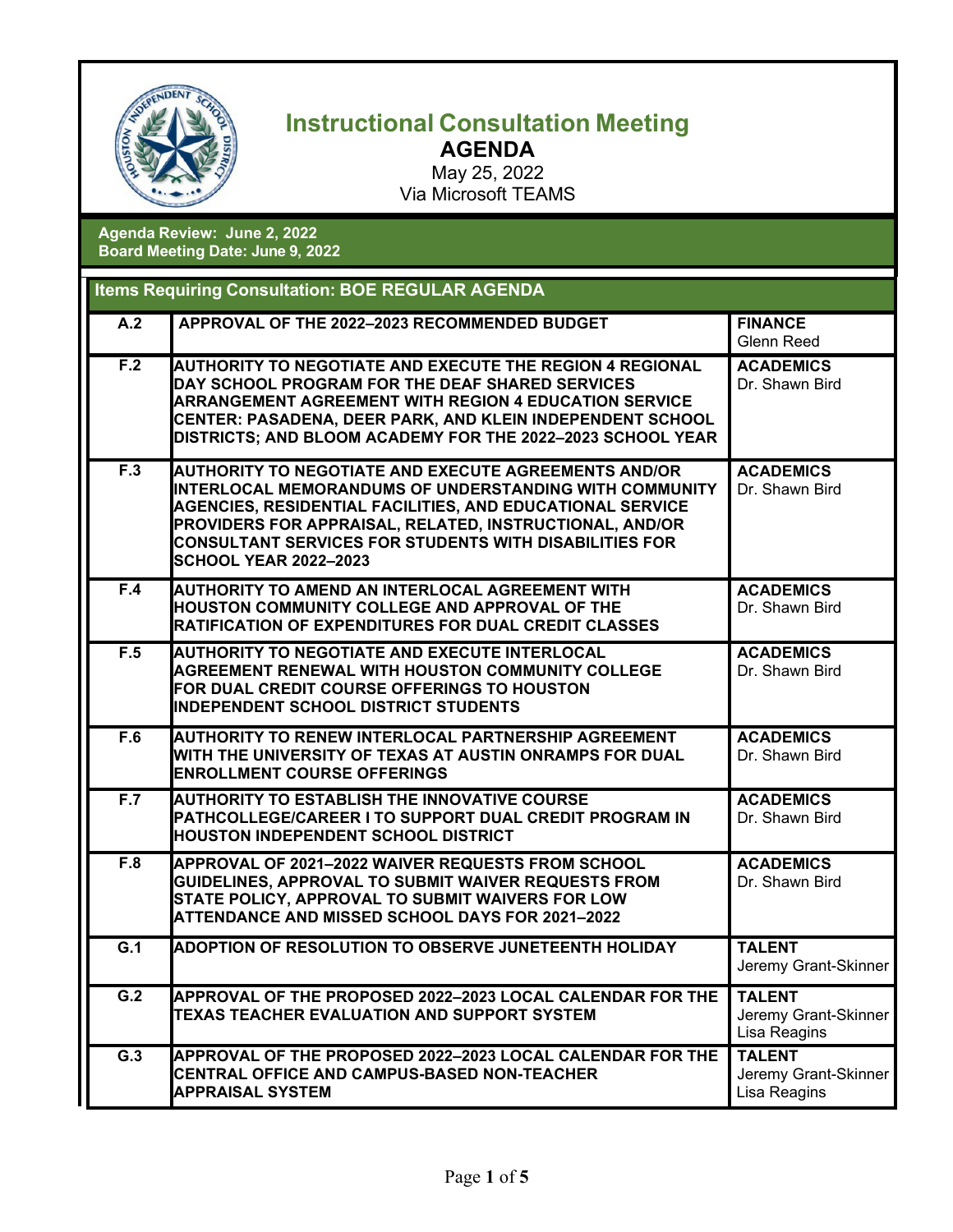| $\overline{G.4}$  | <b>APPROVAL OF THE PROPOSED 2022-2023 LOCAL CALENDAR FOR THE</b><br><b>PRINCIPAL SUPERVISOR APPRAISAL SYSTEM</b>                                                                                                                                                                                                                                                                                                                                           | <b>TALENT</b><br>Jeremy Grant-Skinner<br>Lisa Reagins |
|-------------------|------------------------------------------------------------------------------------------------------------------------------------------------------------------------------------------------------------------------------------------------------------------------------------------------------------------------------------------------------------------------------------------------------------------------------------------------------------|-------------------------------------------------------|
| $\overline{G.5}$  | APPROVAL OF THE PROPOSED 2022-2023 LOCAL CALENDAR FOR THE<br><b>SCHOOL LEADER APPRAISAL SYSTEM</b>                                                                                                                                                                                                                                                                                                                                                         | <b>TALENT</b><br>Jeremy Grant-Skinner<br>Lisa Reagins |
|                   | <b>ADMINISTRATIVE ITEMS</b>                                                                                                                                                                                                                                                                                                                                                                                                                                |                                                       |
|                   | <b>DP2 REGULATION- SELECTION OF PRINCIPALS</b>                                                                                                                                                                                                                                                                                                                                                                                                             | <b>SCHOOLS OFFICE</b><br>Dr. Denise Watts             |
|                   | <b>DC14 REGULATION- EMPLOYMENT PRACTICES</b>                                                                                                                                                                                                                                                                                                                                                                                                               | <b>TALENT</b><br>Jeremy Grant-Skinner                 |
|                   | <b>UPDATE ON HEALTH INSURANCE PREMIUMS FOR CALENDAR YEAR 2023</b>                                                                                                                                                                                                                                                                                                                                                                                          | <b>TALENT</b><br>Jeremy Grant-Skinner                 |
| <b>HFT ITEMS</b>  |                                                                                                                                                                                                                                                                                                                                                                                                                                                            |                                                       |
| HFT <sub>1a</sub> | <b>General Instructional</b>                                                                                                                                                                                                                                                                                                                                                                                                                               |                                                       |
| <b>TALENT</b>     | a. RISE Strong: Campus transfers of non-selected teachers who are currently working on RISE<br>Strong campuses<br><b>WRITTEN RESPONSES:</b><br>i. QUESTION: Who in the Office of Talent will decide which campus non-selected teachers who                                                                                                                                                                                                                 |                                                       |
|                   | are currently working on a RISE Strong campus will be assigned?<br>• The Assistant Superintendents for the six area school offices, in collaboration with the school<br>principals, identified teacher vacancies across HISD that aligned to the certification area(s) of<br>each of the impacted employees.                                                                                                                                               |                                                       |
|                   | ii. QUESTION: By when will non-selected teachers currently working on a RISE Strong campus be<br>informed of their newly assigned campus options or will non-selected teachers be offered<br>options?<br>• Placement assignments have already been made and the Transformation Area Schools<br>Office has tentatively scheduled notification meetings for both Wednesday, May 25 and<br>Thursday, May 26, 2022.                                            |                                                       |
|                   | iii. QUESTION: When will non-selected teachers currently working on a RISE Strong campus be<br>provided with written confirmation with substantiating evidence that justifies their non-selection?<br>When will they receive copies of their feedback from classroom observations related to the<br>screening process?<br>• This information has been provided upon request on an individual basis to each employee<br>that has requested the information. |                                                       |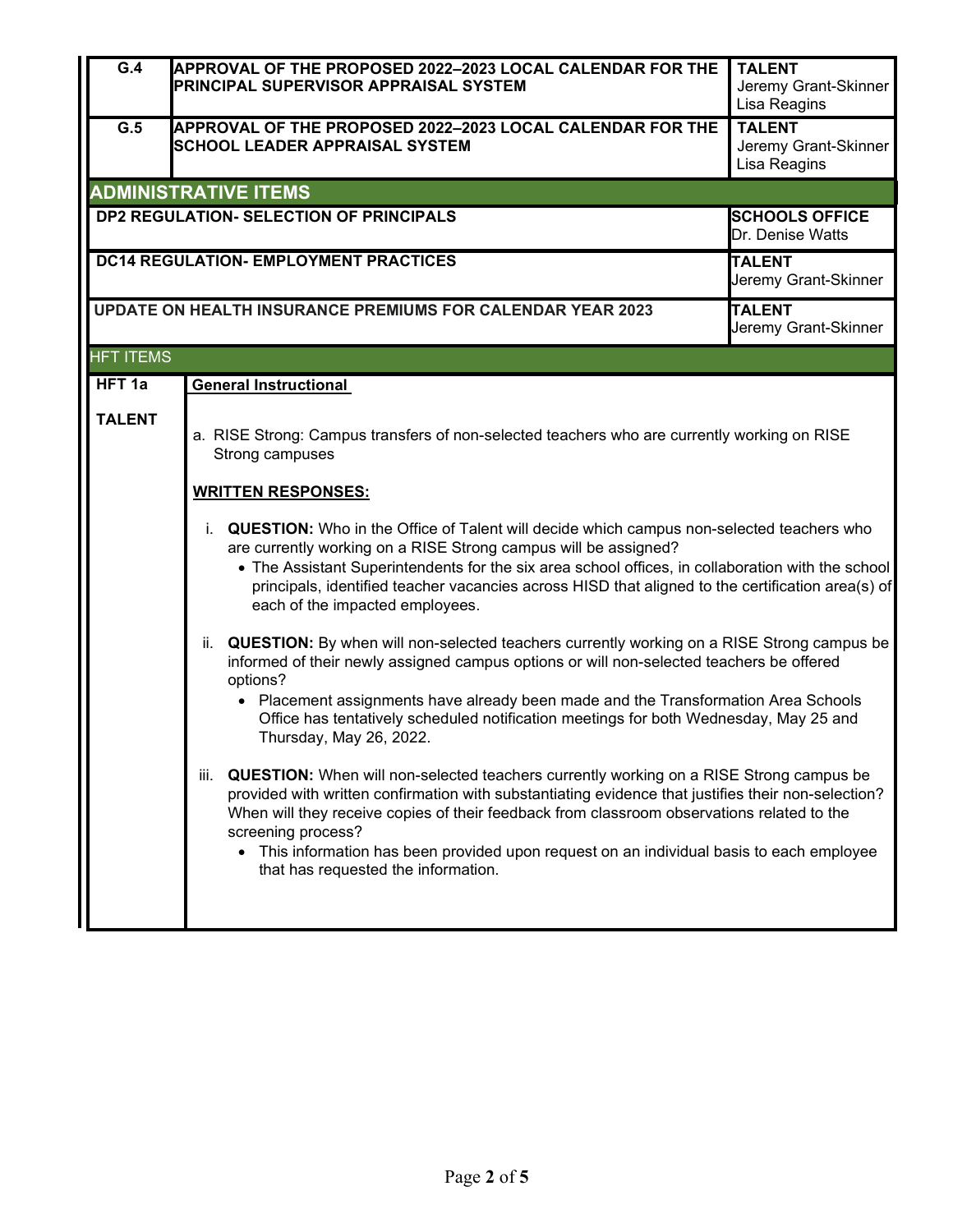| HFT <sub>1b</sub><br><b>TALENT</b> | b. Covid Paid Sick Leave: An employee at Carnegie Vanguard HS discovered he had Covid in the<br>afternoon after the school nurse recognized the symptoms and the employee left campus<br>immediately. When he claimed Covid paid sick leave for the half-day on campus, he was rejected.<br>i. QUESTION: Are employees only permitted to claim Covid Paid Sick Leave for a full day instead of<br>a partial day?                                                                                                                                                                                                                                                                                                                                                                                               |
|------------------------------------|----------------------------------------------------------------------------------------------------------------------------------------------------------------------------------------------------------------------------------------------------------------------------------------------------------------------------------------------------------------------------------------------------------------------------------------------------------------------------------------------------------------------------------------------------------------------------------------------------------------------------------------------------------------------------------------------------------------------------------------------------------------------------------------------------------------|
|                                    | <u>WRITTEN RESPONSE:</u>                                                                                                                                                                                                                                                                                                                                                                                                                                                                                                                                                                                                                                                                                                                                                                                       |
|                                    | On January 7, 2021, the Board adopted a resolution extending certain leave benefits provided by the Families First<br>Coronavirus Response Act (FFCRA), which expired December 31, 2020; I have attached the Board resolution for<br>reference. Since the adoption of this resolution, HISD has continued to follow the guidelines set forth by the FFCRA.                                                                                                                                                                                                                                                                                                                                                                                                                                                     |
|                                    | Under the FFCRA, an employee qualifies for paid sick time if the employee is unable to work (or unable to<br>telework) due to a need for leave because the employee:                                                                                                                                                                                                                                                                                                                                                                                                                                                                                                                                                                                                                                           |
|                                    | 1. is subject to a Federal, State, or local quarantine or isolation order related to COVID-19;<br>has been advised by a health care provider to self-quarantine related to COVID-19;<br>2.<br>3. is experiencing COVID-19 symptoms and is seeking a medical diagnosis;<br>4. is caring for an individual subject to an order described in (1) or self-quarantine as described in (2);<br>is caring for a child whose school or place of care is closed (or child care provider is unavailable) for<br>5.<br>reasons related to COVID-19; or<br>6. is experiencing any other substantially-similar condition specified by the Secretary of Health and Human<br>Services, in consultation with the Secretaries of Labor and Treasury.                                                                            |
|                                    | The abovementioned resolution extended Covid leave for reasons 1-3.                                                                                                                                                                                                                                                                                                                                                                                                                                                                                                                                                                                                                                                                                                                                            |
|                                    | Per the Department of Labor's Q&A page for FFCRA, unless you are teleworking, paid sick leave for qualifying<br>reasons related to COVID-19 must be taken in full-day increments<br>(https://www.dol.gov/agencies/whd/pandemic/ffcra-<br>questions#:~:text=lt%20depends%20on%20why%20you,Health%20and%20Human%20Services, question #21).                                                                                                                                                                                                                                                                                                                                                                                                                                                                       |
|                                    |                                                                                                                                                                                                                                                                                                                                                                                                                                                                                                                                                                                                                                                                                                                                                                                                                |
| HFT <sub>1c</sub>                  | c. Teacher Evaluation and TIA                                                                                                                                                                                                                                                                                                                                                                                                                                                                                                                                                                                                                                                                                                                                                                                  |
| <b>TALENT</b>                      | i. QUESTION: When will HFT be invited to participate again in T-TESS/TIA special consultation<br>meetings since Dr. Bryantt is no longer with the district?                                                                                                                                                                                                                                                                                                                                                                                                                                                                                                                                                                                                                                                    |
|                                    | QUESTION: Will the district seek vendors for the proposed student perception surveys or design<br>ii.<br>the student perception surveys in-house?                                                                                                                                                                                                                                                                                                                                                                                                                                                                                                                                                                                                                                                              |
|                                    | <b>WRITTEN RESPONSE:</b><br>We anticipate working with a vendor. Currently, we already contract with Panorama to conduct student<br>perception surveys for the purpose of gathering information about student experiences related to social<br>and emotional learning, and we are exploring other uses of Panorama surveys.                                                                                                                                                                                                                                                                                                                                                                                                                                                                                    |
| HFT <sub>1d</sub><br><b>TALENT</b> | d. As surrounding school districts finalize their compensation packages, HFT is concerned<br>that HISD's compensation package may not be as competitive to retain or attract teachers<br>and support staff and HFT still holds its position that a 10% salary increase would be the<br>strongest option.<br>i. QUESTION: Are there any changes being considered by the district to further improve its                                                                                                                                                                                                                                                                                                                                                                                                         |
|                                    | compensation package?                                                                                                                                                                                                                                                                                                                                                                                                                                                                                                                                                                                                                                                                                                                                                                                          |
|                                    | <b>WRITTEN RESPONSE:</b><br>We are curious if HFT has seen any nearby districts that have published a full teacher salary schedule,<br>as we did in February. Aligned with our interest in recruiting and retaining excellent teachers, our<br>proposed compensation plan upgrades the teacher salary schedule in key places. For example, HISD's<br>teacher salary schedule, under the three-year compensation plan presented to the Board months ago,<br>includes \$3,000 of step increases between Step 0 and Step 5 and \$6,000 of step increases between<br>Step 0 and Step 10 – which are significant improvements over the current HISD teacher salary schedule<br>and almost all neighboring districts' step increases. We will discuss the compensation plan more during<br>the consultation meeting. |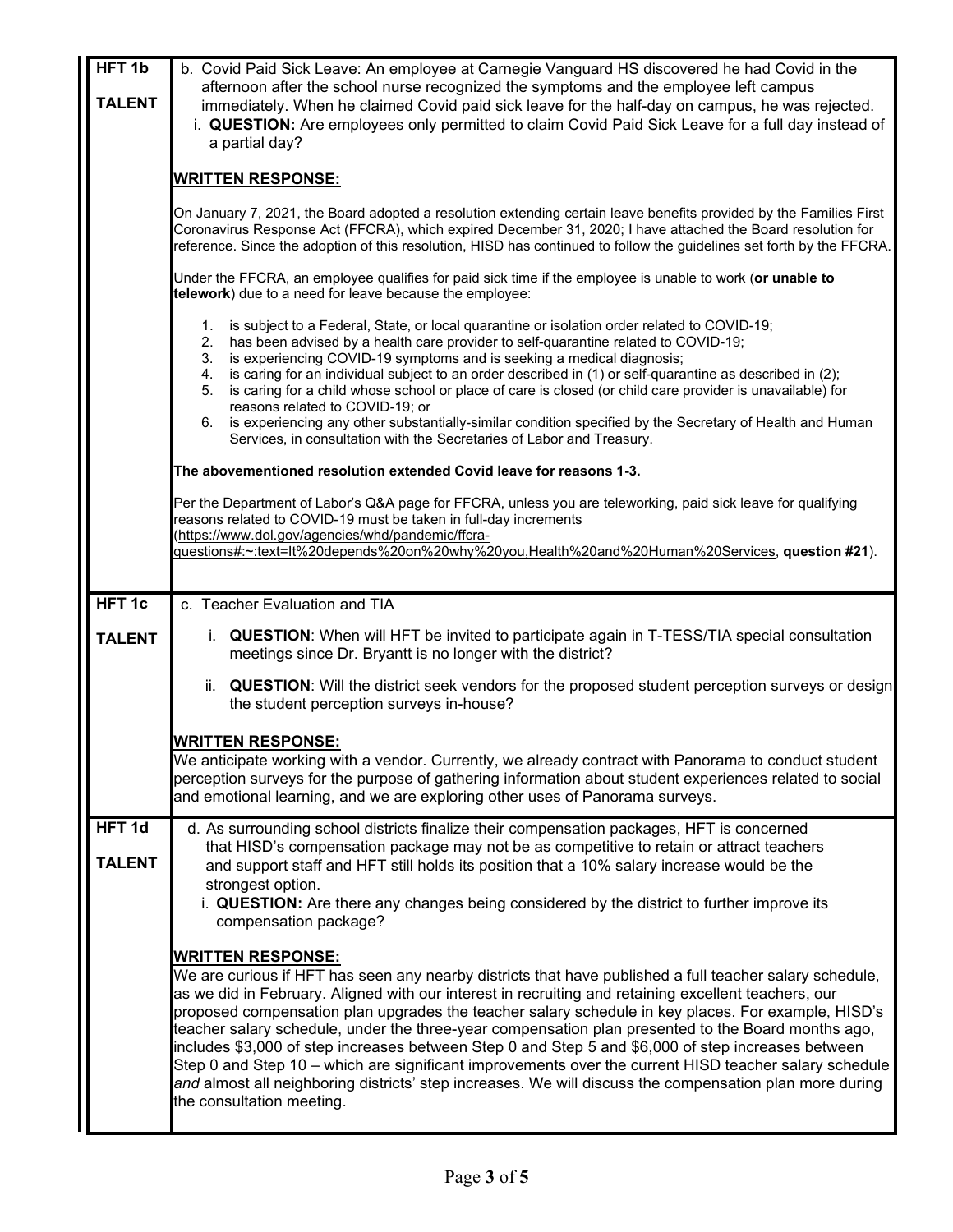| HFT <sub>1e</sub> | e. DAEP: Houston ISD has decided to add the Senior High portion of Secondary DAEP to Harper             |
|-------------------|---------------------------------------------------------------------------------------------------------|
| <b>Schools</b>    | DAEP. Currently, Harper DAEP houses only special education students in BSC. The reason is to            |
| <b>Office</b>     | allow the students in SPED to be able to participate in some general education classes and follow       |
|                   | the "Least Restrictive" environment protocol. This course of action has been agreed to by the           |
|                   | state's SPED conservator for Houston ISD. On Friday, May 6, 2022, at an emergency faculty               |
|                   | meeting, the assistant superintendent Cesar Martinez informed the faculty and staff of Secondary        |
|                   | DAEP that many of them will be moved to Harper DAEP in the school year 2022-2023. The                   |
|                   | question was asked if Houston ISD had communicated its intentions to the parents, students and          |
|                   | community of Harper DAEP and Cesar Martinez responded, "Not as of yet". HFT President Jackie            |
|                   | Anderson forwarded the following questions to Chief Grant-Skinner on May 9 and has yet to               |
|                   | receive a response. HFT is submitting these questions once more via Consultation.                       |
|                   | <b>WRITTEN RESPONSES:</b>                                                                               |
|                   | i. QUESTION: Why was the nature of the meeting not disclosed earlier to allow teachers the              |
|                   | opportunity to have union representation?                                                               |
|                   | • The meetings at both Harper DAEP and the Secondary DAEP were internal staff meetings.                 |
|                   |                                                                                                         |
|                   | ii. QUESTION: Why were the teachers at Secondary DAEP told one week before the deadline to<br>transfer? |
|                   | • All Harper DAEP and Secondary DAEP teachers still have the opportunity to transfer via the            |
|                   | administrative transfer process.                                                                        |
|                   |                                                                                                         |
|                   | iii. QUESTION: Have the parents at Harper DAEP been told about the change?                              |
|                   | • The parents of all students who will be starting the 22-23 school year at either Harper DAEP or       |
|                   | the Secondary DAEP will be notified before the end of this school year.                                 |
|                   | iv. QUESTION: If the job placement is not acceptable, will teachers be placed on the Reduction In       |
|                   | Force list?                                                                                             |
|                   | • No, all Harper DAEP and Secondary DAEP teachers still have the opportunity to transfer via the        |
|                   | administrative transfer process.                                                                        |
|                   |                                                                                                         |
|                   | v. QUESTION: Will the teachers be allowed more time to decide their placement if they choose not        |
|                   | to work at Harper DAEP?                                                                                 |
|                   | • All Harper DAEP and Secondary DAEP teachers still have the opportunity to transfer via the            |
|                   | administrative transfer process.                                                                        |
|                   |                                                                                                         |
|                   | vi. QUESTION: What protocols will be followed if a student with an IEP has exhausted his/her 10         |
|                   | days and gets into a fight and can't be disciplined further?                                            |
|                   | • Discipline for students with disabilities must be followed as outlined in the district's Code of      |
|                   | Student Conduct and in accordance with all federal, state, and local regulations. A Manifestation       |
|                   | Determination Review (MDR) meeting must be held any time the cumulative suspensions reach               |
|                   | 10 days or more for the year. If the behavior is not a manifestation of the student's disability, the   |
|                   | student is then referred to the Discipline Committee for a determination of consequence.                |
|                   | vii. QUESTION: What protocols will be followed if a teacher invokes Chapter 37 against a student        |
|                   | with an IEP?                                                                                            |
|                   | • Disciplinary options under Alternative II must be followed as outlined in the district's Code of      |
|                   | Student Conduct and in accordance with federal, state, and local regulations. If a teacher invokes      |
|                   | Chapter 37, the principal may refer the student to the Campus Placement Review Committee for            |
|                   | a determination as to placement.                                                                        |
|                   |                                                                                                         |